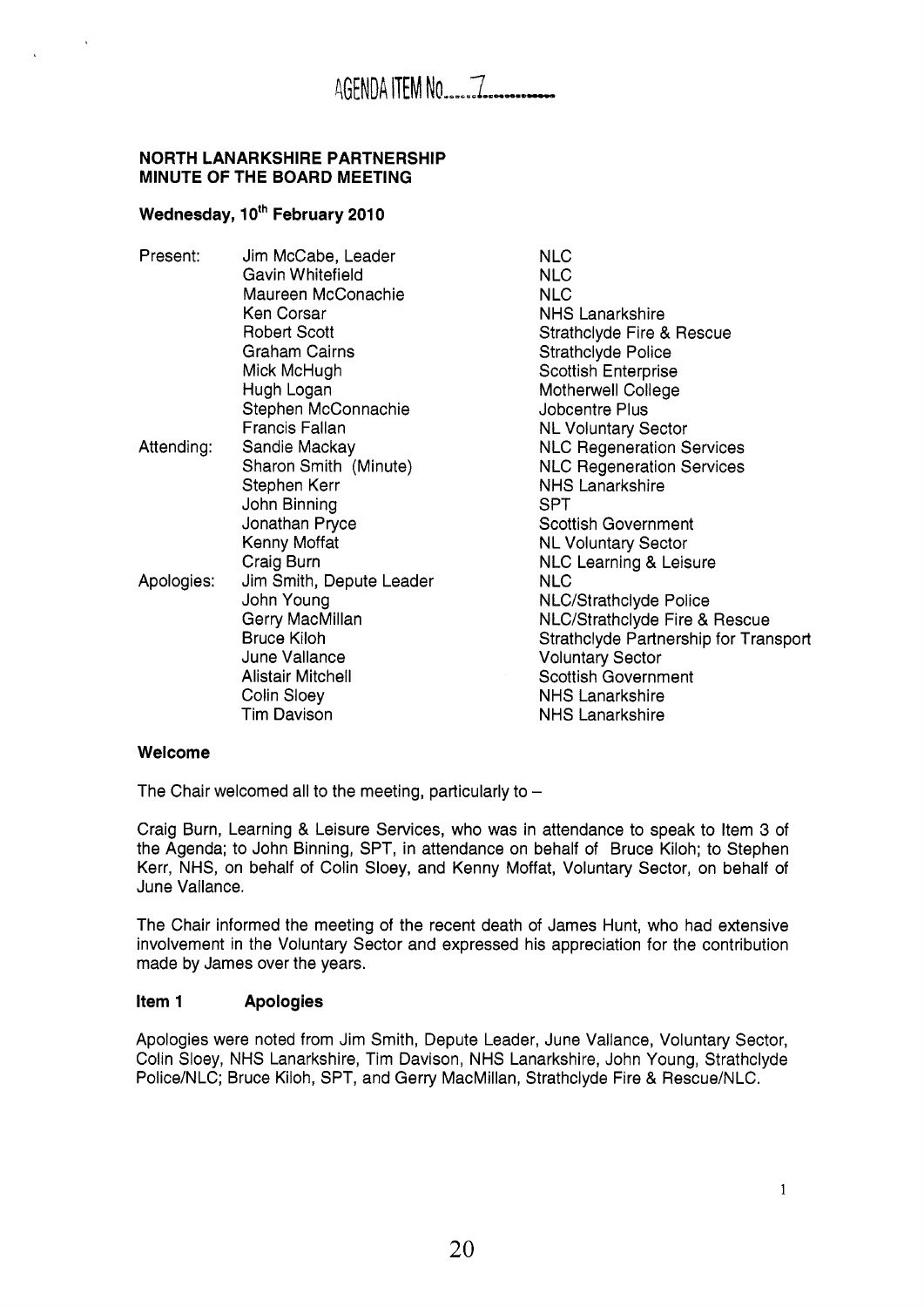# **Item 2** Minute of the previous meeting (18<sup>th</sup> November 2009)

Agreed as an accurate record.

### **Matters Arising**

- *Community Engagement Action Plans (Community Engagement Strategy)*  Sandie advised that the Community Engagement Action Plans continue to be finalised - these will include information relating to the recent Young Scot event which she attended. An update report will be brought to the next meeting of the NLP Board.

#### **Item 3 North Lanarkshire Sport and Physical Activity Framework Position Statement**

Craig Burn from the Council's Learning & Leisure Services, updated the Board on the progress of the North Lanarkshire Sport and Physical Activity Framework. The purpose of the Framework is to enable the Council and partners to develop a long term approach to the delivery of sport to ensure that strategic objectives are identified against a structure for delivery. The aims of the Framework include - increasing participation in sport and physical activity; improving levels of health and wellbeing and, developing partnership delivery to the North Lanarkshire Partnership and the Single Outcome Agreement. The North Lanarkshire Partnership was requested to adopt the Framework. The Board recognised that the Sport and Physical Activity Framework, although positioned within the Health and Wellbeing Group, will contribute across all four community plan themes.

The report advised that Sportscotland, the national agency for sport in Scotland, advocates best practice as being where sport and physical activity strategies are clearly integrated with the local Community Plan and the Single Outcome Agreement.

A management group, consisting of representatives from NLC, NL Leisure, NHS and Sportscotland has been established to take forward and deliver the Framework, the timescale for its launch is scheduled for July 2010.

*The Board noted the progress being made on the development of a North Lanarkshire Sport and Physical Activity Framework, and agreed to adopt the Framework as a North Lanarkshire Partnership strategy* 

#### **Item 4** Visit to Community Planning Partnerships 2009-2010: Equality and **Human Rights Commission**

The Equality and Human Rights Commission (EHRC) undertook a series of visits to a number of local authorities during 2008-2009, the purpose of which was to establish contacts across Scotland and to see, at first hand, equality work which is being carried out in Community Planning Partnerships across the country. The EHRC intends to expand the programme and visit each CPP by March 2010.

The NLP Officers Group will meet with the EHRC representatives in the first instance to ascertain what will be involved and a report will be brought back to the Board.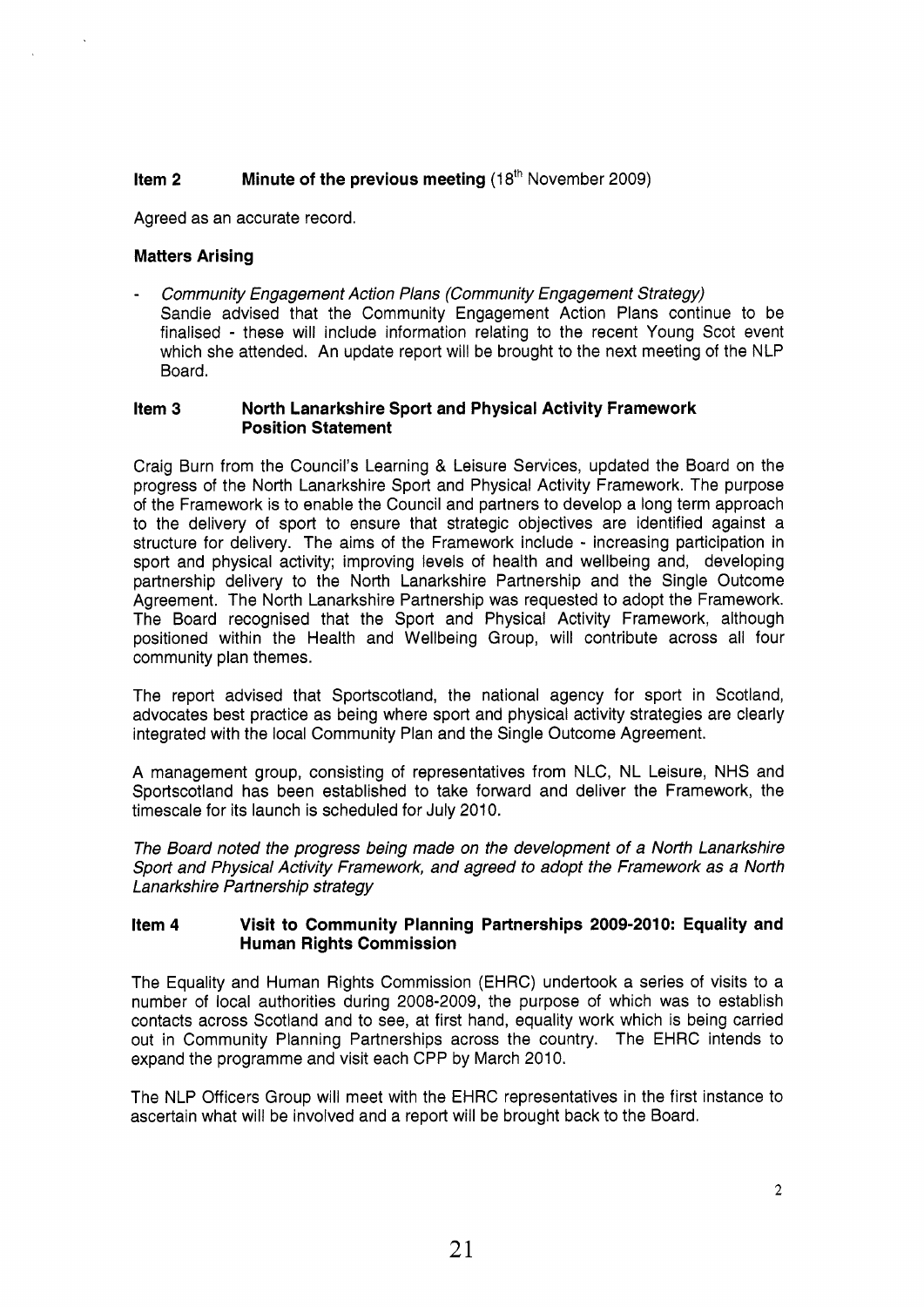Both Stephen McConnachie, Jobcentre Plus and John Binning, SPT, will raise this within their respective organisations with a view to becoming involved in discussions/visits with the EHRC.

*The Board noted the content of the EHRC correspondence.* 

# **Action: NLP Officers Group**

# **Item 5 Scotland Together**

Robert Scott, Strathclyde Fire & Rescue, summarised the detailed "Scotland Together" report and its recommendations.

The meeting heard that in November 2008, at the request of the Minister for Community Safety, a short-term working group was formed by Strathclyde Fire & Rescue's Chief Officer to address efforts to reduce fire fatalities and injuries. The stakeholders who were consulted on this included Scottish Resilience, Scottish Fire & Rescue Advisory Unit, all Strathclyde Fire & Rescue Services, CoSLA, and partners within local authority Community Planning Partnerships. The main focus of discussions were -

- The key reasons why Scotland faces proportionately a higher number of primary fires, fire deaths and fire casualties compared to other parts of the UK and Europe. (primary fires = house fires, property/vehicle damage) *0*
- The key reasons why Scotland suffers an increasing number of secondary fires. (secondary fires include wheelie bins/rubbish/derelict buildings)
- The initiatives in place to combat these issues and what impact they are having  $\bullet$ locally and nationally to reduce fire-related deaths, injuries and damage
- How the Scottish Government and local Government work collaboratively to develop and implement good practice to improve community safety in Scotland

Robert summarised information on Scotland's fire statistics and compared those across the UK. It was noted that the most prominent causes of fire were attributed to cooking appliances and smoking materials and that alcohol was a direct contributory factor in over 50% of domestic dwelling fire fatalities in Scotland.

The report, published in November 2009, makes 37 recommendations and was subject to parliamentary debate. Robert detailed some of the key recommendations and highlighted that he was encouraged by the work already underway within North Lanarkshire which showed a real commitment to reducing fire fatalities and injuries within our communities.

The full "Scotland Together" report can be accessed at www.strathclydefire.org/pdfs/Scotland Together 07 09 09.pdf a hard copy of which can be obtained from Robert at robert.scott@strathclydefire.org

*The Board noted the content of the repot?.*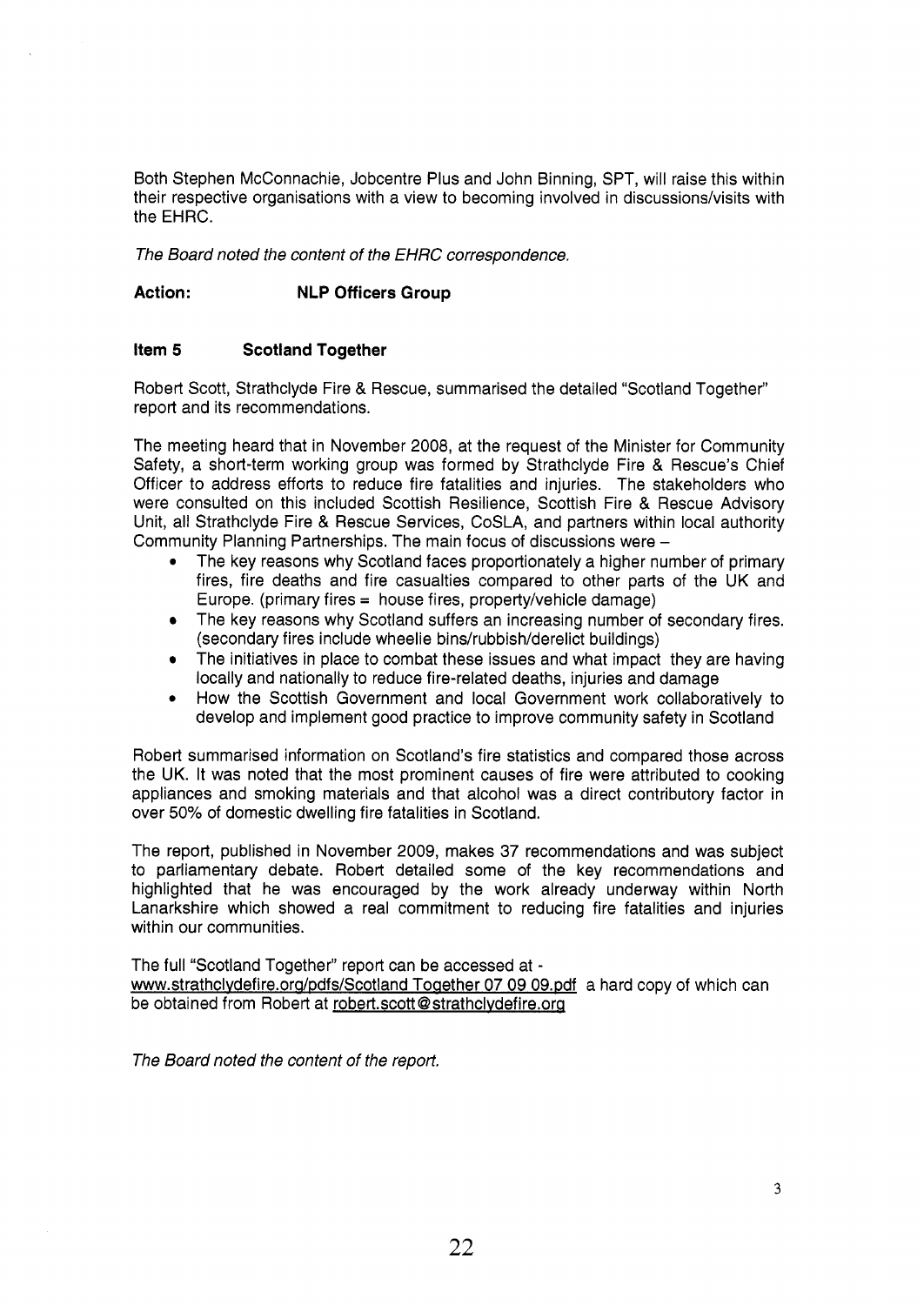# **Item 6 Financial Outlook 2010-201 1**

The meeting was reminded that public sector budgets across Scotland over the next 3 years would be extensively reduced, although the actual figure had yet to be announced. Key partners were previously asked to provide information on their proposed savings for 2010-2011 and detail the process to make additional savings in 2011 and beyond. The NLP Officers group would take forward any further work needed in this area.

The Board report summarised savings for North Lanarkshire Council, Strathclyde Police, Strathclyde Fire & Rescue and NHS and it was acknowledged that the savings required across partner agencies would be significant over the next three years.

Following discussion, the meeting agreed that this information was useful and that similar information should be made available at each Board meeting.

*The Board noted the content of the report; agreed any further actions required of the Offices Group and; that this would be a standing item at future Board meetings* 

### **Item 7 H1N1 update**

A verbal update was given to the meeting by Stephen Kerr, NHS.

- Phase 2 of the vaccination programme is progressing well with the "At Risk" category now complete.

- The second wave of the pandemic is now over with the third wave of the immunisation programme proving not to be a 'significant risk.

- NHS will now move to routine planning arrangements.

Following discussion, it was agreed that this topic would *not* be a standing item at the Board - the Chair agreed to receive updates, when appropriate, and expressed thanks to all agencies involved in the H1N1 arrangements.

### **Item 8 Third Sector update**

Kenny Moffat updated the meeting to report progress in relation to key areas of Third Sector activity  $-$ 

Development of North Lanarkshire Third Sector Interface - The Board was reminded of the lengthy discussions and consultation which had recently been undertaken to develop a Third Sector Interface which would join services currently provided by the Volunteer Centre and CVS North Lanarkshire.

The new organisation, effective from 1 April 2010, will be known as Voluntary Action North Lanarkshire (VANL). Kenny Moffat will be the Chief Executive of the new organisation and will, for the period January - March 2010, jointly manage the Volunteer Centre and NL CVS to ensure effective closure of both. A Business Plan for VANL is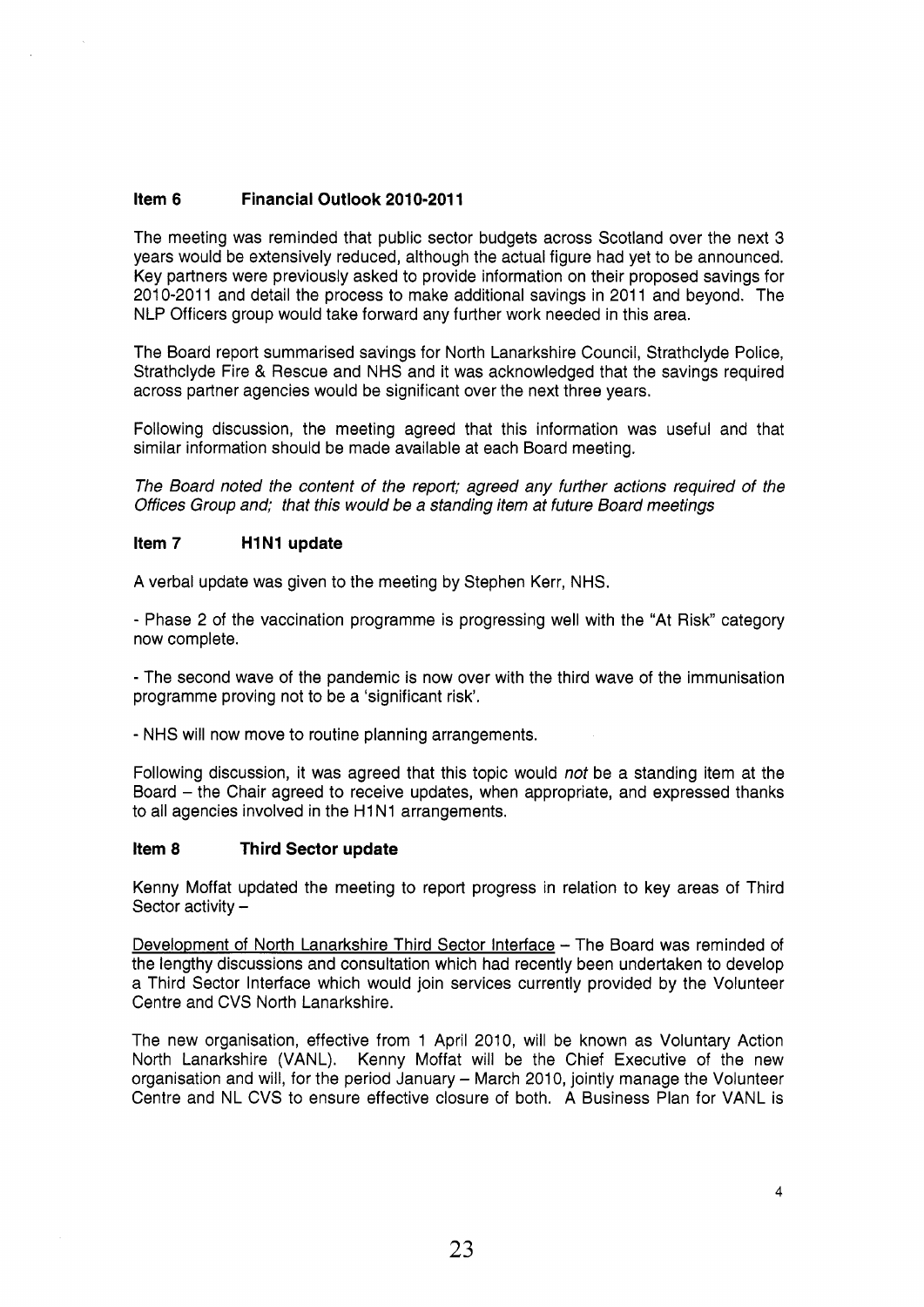being developed and will be complete by March 2010. The NLP Board will be kept updated on the progress of VANL.

North Lanarkshire Voluntary Sector Conference 2010 - This will be held on

Thursday, 11<sup>th</sup> March (9.30am  $-$  3.30pm) in Colville Park Country Club, Motherwell. The theme of the conference will be "Supporting Voluntary Action" and voluntary and community organisations have been encouraged to attend.

Lottery Board - CVS NL have received notification from the Lottery Board that they have not been successful in the PQQ stage of the procurement process for the "Our Place" programme. No information has been received from the Lottery Board to date. After discussion, it was agreed that a letter from the NLP Board would be sent to the Lottery Board requesting an explanation.

*The Board noted the content of the report, agreed to accept future reports on behalf of the Third Sector and, agreed to formally submit concerns to the Lottery Board regarding the PQQ process* 

# **Action: Chair of the NLP Board to submit a letter to the Lottery Board**

# **Item 9 Youth Unemployment in North Lanarkshire**

Maureen McConachie summarised the detailed Board report, the purpose of which was to give an update on recent changes in youth unemployment levels and the measures taken to address this subject.

Youth unemployment falls into two age groups: 16-19 years and 18-24 years.

The meeting heard that a number of new national and local initiatives have been introduced to support young people towards employment, education and training e.g. Backing Youth Britain, Young Person's Guarantee (for 18-24 age group); and, within North Lanarkshire, Extra Hands (a six month work experience programme).

In relation to 16-19 year olds claiming Job Seekers Allowance, it was noted that the figures in this category for North Lanarkshire were significantly higher than those in areas such as Dundee and Fife which are approximately the same size geographically/demographically as North Lanarkshire.

The report also highlights the increased numbers of S5 and S6 pupils who returned to school in August 2009 due mainly to the difficult conditions in the current labour market. Those returning will impact on the "in-school" choices.

In summary, the current economic situation is having a significant impact on youth unemployment across Scotland with more significant increases seen in areas such as North Lanarkshire. There is an urgent need for local authorities and partnerships to address youth unemployment as far as resources will allow and recognise that it is a critical issue capable of creating a generation of people who have never worked

*The Board noted the content of the report and agreed that "Economic Activity" will be a standing item for future meetings.*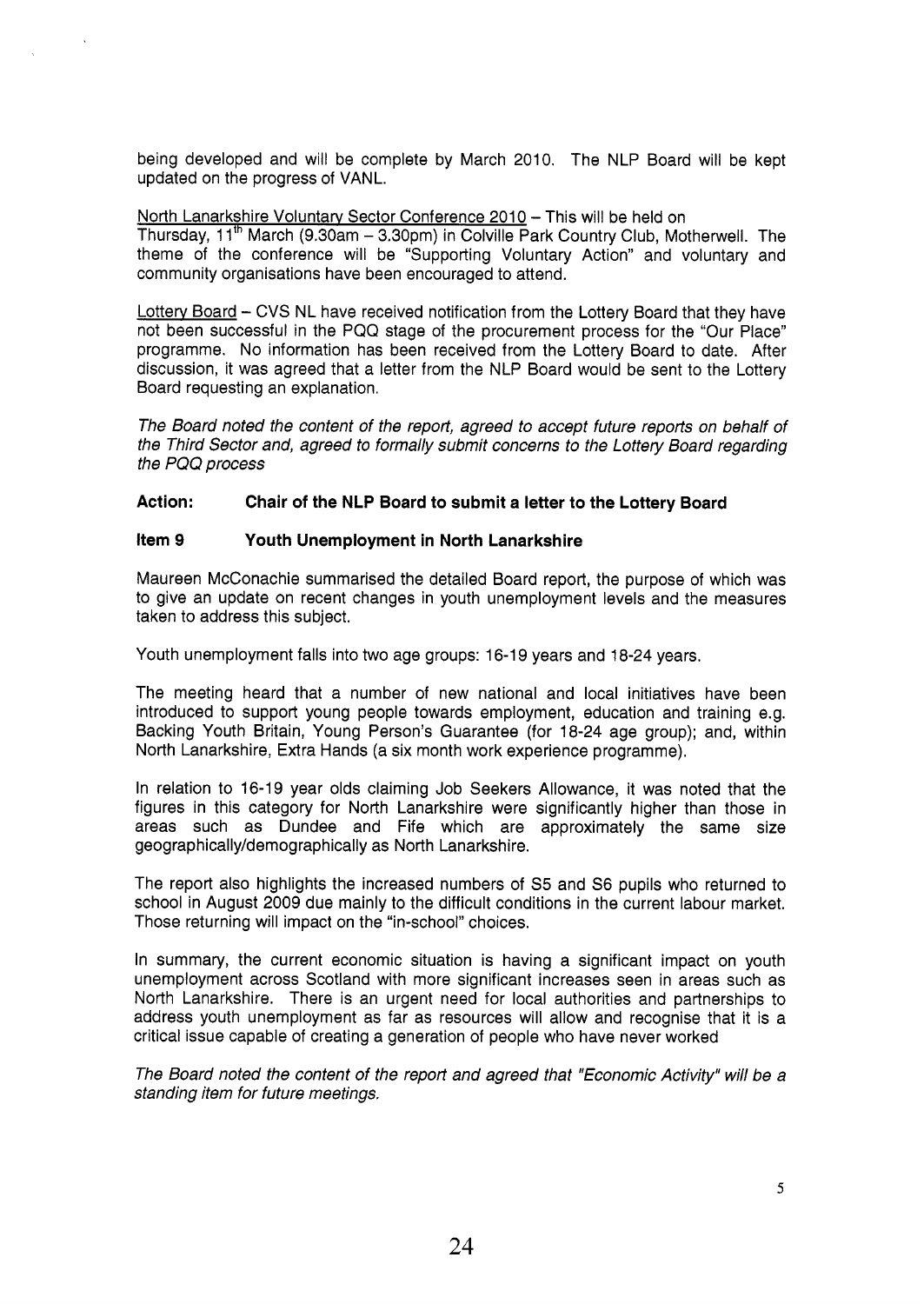### **Item 10 Local Community Planning update**

The purpose of the report was to provide members with an overview of the issues which have been discussed in local areas and also the progress in relation to community engagement.

The meeting heard that the community engagement events which had been scheduled for December 2009 had been postponed. Sandie will meet with the Chief Executive, the Leader and Local Area Partnership Conveners on 22 February to discuss the content of the events which will be re-arranged to this Spring. All Partners will be invited to the events and it is intended that they will be asked to contribute to the content on the day.

A mapping exercise is currently being developed relating to community engagement mechanisms and processes across NLC and its partners. A final report will be presented to the Board in April which will include details of community engagement across North Lanarkshire; identify existing gaps and, highlight areas for improvement.

The report also summarised the items discussed at the January cycle of the Local Area Partnerships (LAPS), as well as highlighting issues which are being addressed across the 8 Community Forums, i.e. town centre development and environmental initiatives.

*The Board noted the content of the report.* 

# **Item 11 Review of Partnership Structures**

The Board was updated on the proposed review of partnership structures and groups and the actions required to progress this. The review will  $-$ 

- Assess roles and remits
- Determine if current structures are fit for purpose
- Identify opportunities to streamline structures to support delivery of the SOA
- Make recommendations for a revised structure

The Appendix to the report highlighted current partnership structures and the NLP Officers Group has been asked to identify and categorise these to ascertain those which are considered necessary to support the strategic outcomes of the partnership and whether they should continue. The Council's Executive Directors have been requested to submit details of their Partnership structures. The Board was asked to consider their own structures and to

- identify gaps
- map what they have
- consider if they are needed
- consider whether they are efficient and active.

A detailed report of findings/recommendations will be considered by the NLP Board at its meeting in April.

Written recommendations will be submitted to the Community Planning and Partnership Team by 5 March 2010.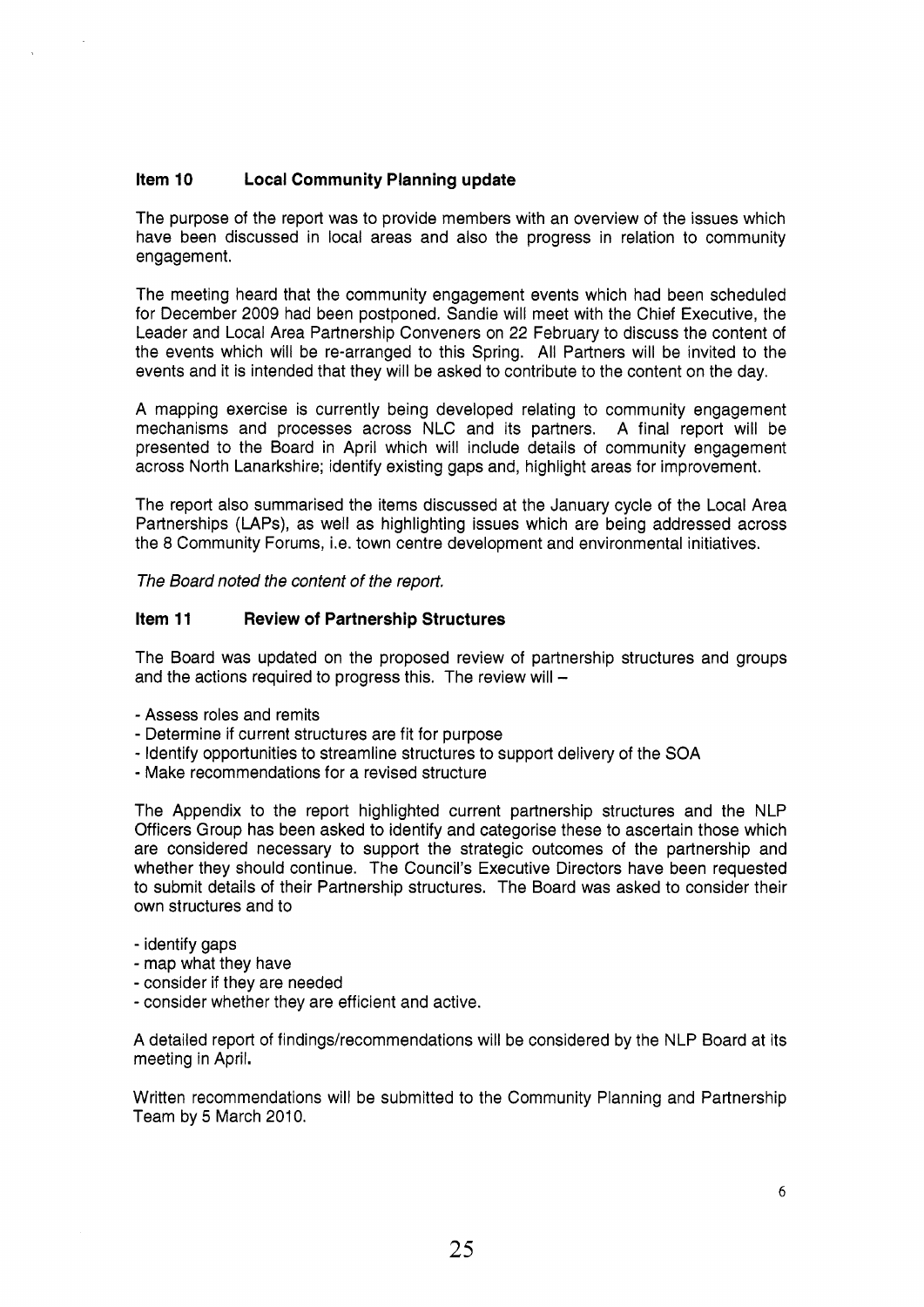*The Board agreed the process for the review of partnership structures and, noted the content of the report.* 

# **Item 12 Public Performance Reporting**

The purpose of the report was to update the Board on the work being progressed to ensure the Public Performance Reporting processes are fit for purpose in light of Best Value 2 (BV2). The North Lanarkshire Citizens' Panel and the Community Forums will be asked to assist in the process. They will be involved in discussions to -

- determine what is understood by performance reporting
- ascertain how individuals/organisations currently access information
- explore the information sought
- how to improve the content, format and method of performance reporting

A number of focus group sessions involving members of the Citizens' Panel will take place in March / April 2010 and these will consider public performance monitoring. Discussion sessions relating to this will also be carried out within each of the Community Forums during April / May 2010.

The Chief Executive's office of NLC will progress the work over the coming months although prior to that, it will be necessary for those involved in the process to be informed on the current Public Performance Reporting process within key partner agencies. For this reason, partners have been requested to identify key contact(s) within their organisation who could undertake their public reporting - details should be forwarded to Sandie Mackay at mackavs[@ northlan.aov.uk](http://northlan.aov.uk) 

It was noted that the Scottish Government will become involved in this (contact - Jonathan Pryce)

*The Board agreed the process outlined in the report; agreed to provide information on Public Performance Reporting/key contacts within their organisation and, noted the content of the report.* 

### **Item 13 Citizen Consultation Programme**

The meeting was updated on progress to date regarding delivery of the Partnership's Citizen Consultation programme across North Lanarkshire.

To date, Panel consultation has covered areas including health, lifestyle, environment, sustainability and the 'credit crunch'. The consultation work has identified the need to tie in more closely with the SOA and Action Plans from each of the Themed Working Groups.

The next Citizen Panel questionnaire is due to be distributed in March/April 2010 and will focus on Health and Wellbeing, Environment and, Sustainability. Theme leaders will be requested to submit their questions for inclusion, in due course.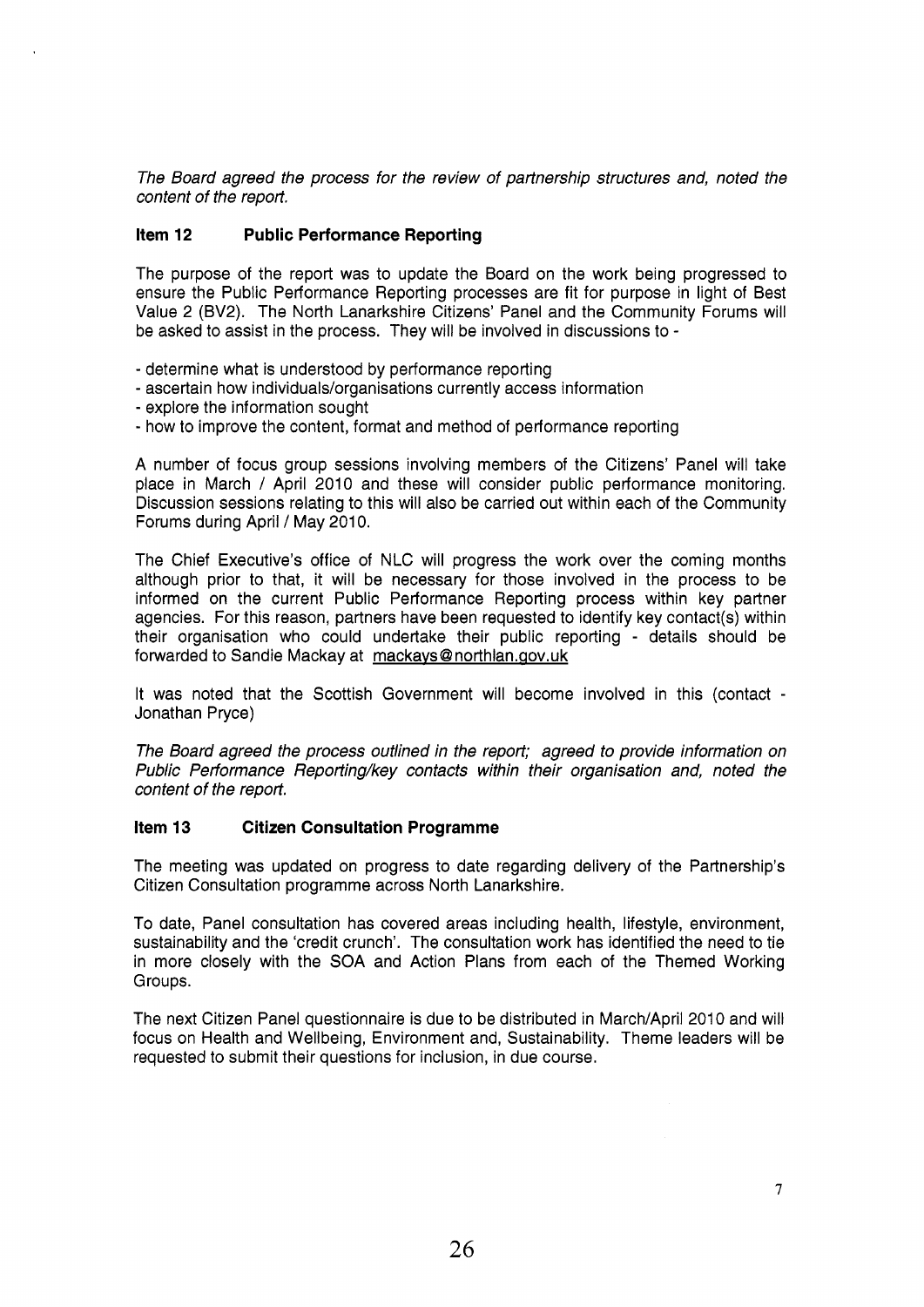**A** summary report will be provided to the Board on completion of analysis of the next consultation questionnaire. The process will be extended to the Themed Working Groups of Lifelong Learning, Community Safety and Regeneration.

*The Board noted progress to date.* 

### **Item 14 Budget Statement**

The budget statement as at 29<sup>th</sup> January 2010 (Period 11) was noted.

### **Item 15 AOCB**

 $\mathcal{L}^{(0,1)}$ 

The meeting heard that a Civil Contingencies Management Team had been set up to monitor, cope and deal with the recent difficult weather conditions. It was recognised that this was a valuable exercise and that the experience will assist in future should there be a recurrence of inclement weather. Gavin Whitefield thanked everyone involved for their contribution.

> **Date of next meeting** - Wednesday, 21 April 2010, 9.30am, **Civic Centre, Motherwell**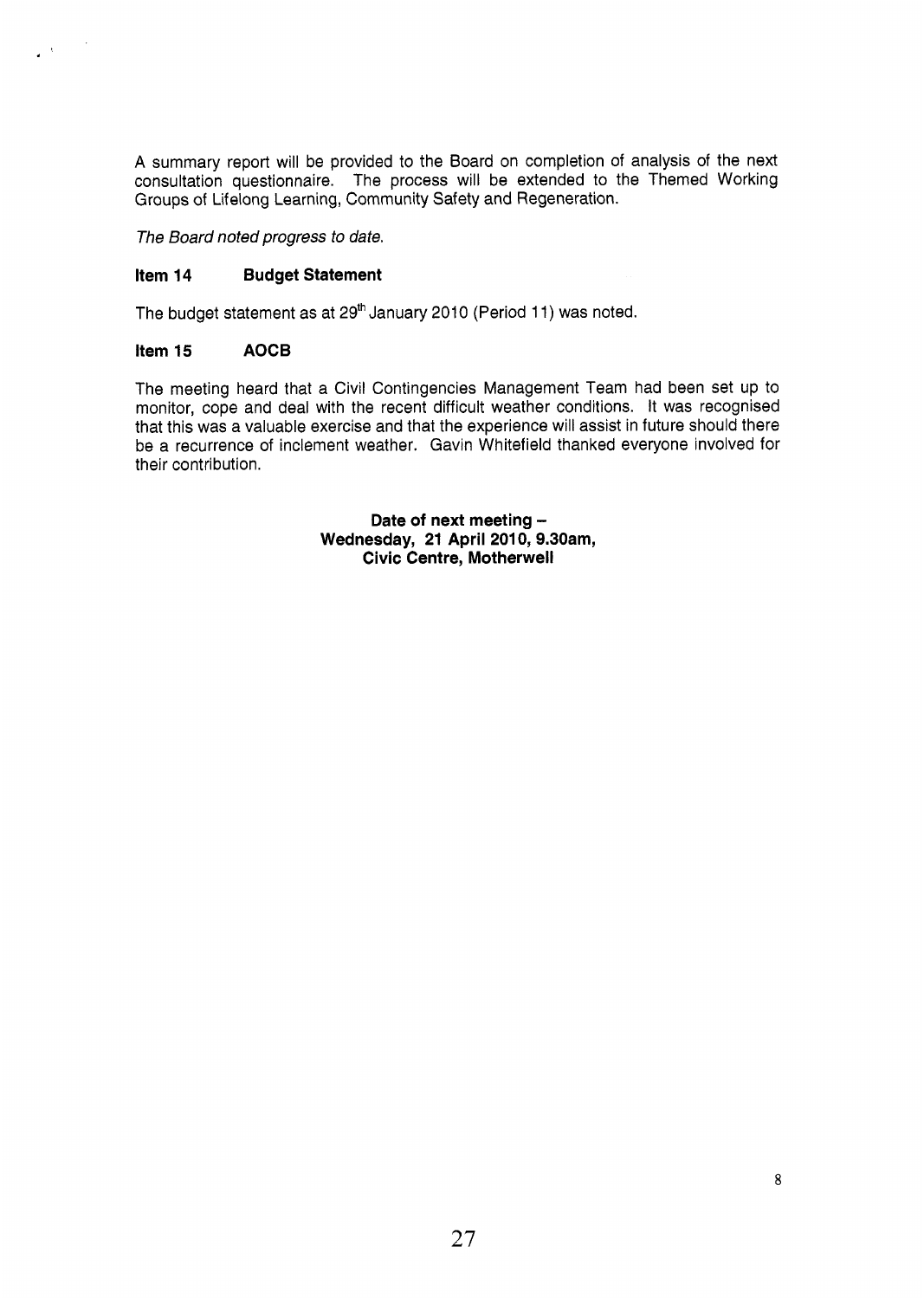## **NORTH LANARKSHIRE PARTNERSHIP MINUTE OF THE BOARD MEETING**

# Wednesday, 21<sup>st</sup> April 2010

| Present:   | Jim McCabe, Leader       | <b>NLC</b>                               |
|------------|--------------------------|------------------------------------------|
|            | Jim Smith, Depute Leader | <b>NLC</b>                               |
|            | Gavin Whitefield         | <b>NLC</b>                               |
|            | Maureen McConachie       | <b>NLC</b>                               |
|            | Ken Corsar               | <b>NHS Lanarkshire</b>                   |
|            | <b>Robert Scott</b>      | Strathclyde Fire & Rescue                |
|            | Graham Cairns            | <b>Strathclyde Police</b>                |
|            | Colin Sloey              | <b>NHS Lanarkshire</b>                   |
|            | Hugh Logan               | Motherwell College                       |
|            | Stephen McConnachie      | Jobcentre Plus                           |
|            | <b>Bruce Kiloh</b>       | Strathclyde Partnership for Transport    |
|            | June Vallance            | <b>Voluntary Sector</b>                  |
|            | Francis Fallan           | <b>Voluntary Sector</b>                  |
| Attending: | Sandie Mackay            | <b>NLC Regeneration Services</b>         |
|            | Sharon Smith (Minute)    | <b>NLC Regeneration Services</b>         |
|            | <b>Brian McLeish</b>     | <b>Scottish Enterprise</b>               |
| Apologies: | Gerry MacMillan          | <b>NLC/Strathclyde Fire &amp; Rescue</b> |
|            | Mark Milligan            | NLC/Strathclyde Police                   |
|            | Jonathan Pryce           | <b>Scottish Government</b>               |
|            | Stephen Kerr             | <b>NHS Lanarkshire</b>                   |
|            | <b>Tim Davison</b>       | <b>NHS Lanarkshire</b>                   |
|            |                          |                                          |

### **Welcome**

The Chair welcomed all to the meeting. It was noted that Mick McHugh, Scottish Enterprise, has been appointed to a new post and has tendered his resignation from the Board. His replacement will be confirmed in due course. Brian McLeish attended on behalf of Scottish Enterprise.

### **Item 1 Apologies**

Apologies were noted from Stephen Kerr and Tim Davison, NHS; Jonathan Pryce, Scottish Government; Mark Milligan and Gerry MacMillan, Regeneration Services.

# **Item 2** Minute of the previous meeting (10<sup>th</sup> February 2010)

Agreed.

### **Item 3 Matters Arising**

- *Community Engagement Action Plan* - the Action Plan will be finalised at the next meeting of the Community Engagement Sub Group (18 May) and will be brought to the next meeting of the Board.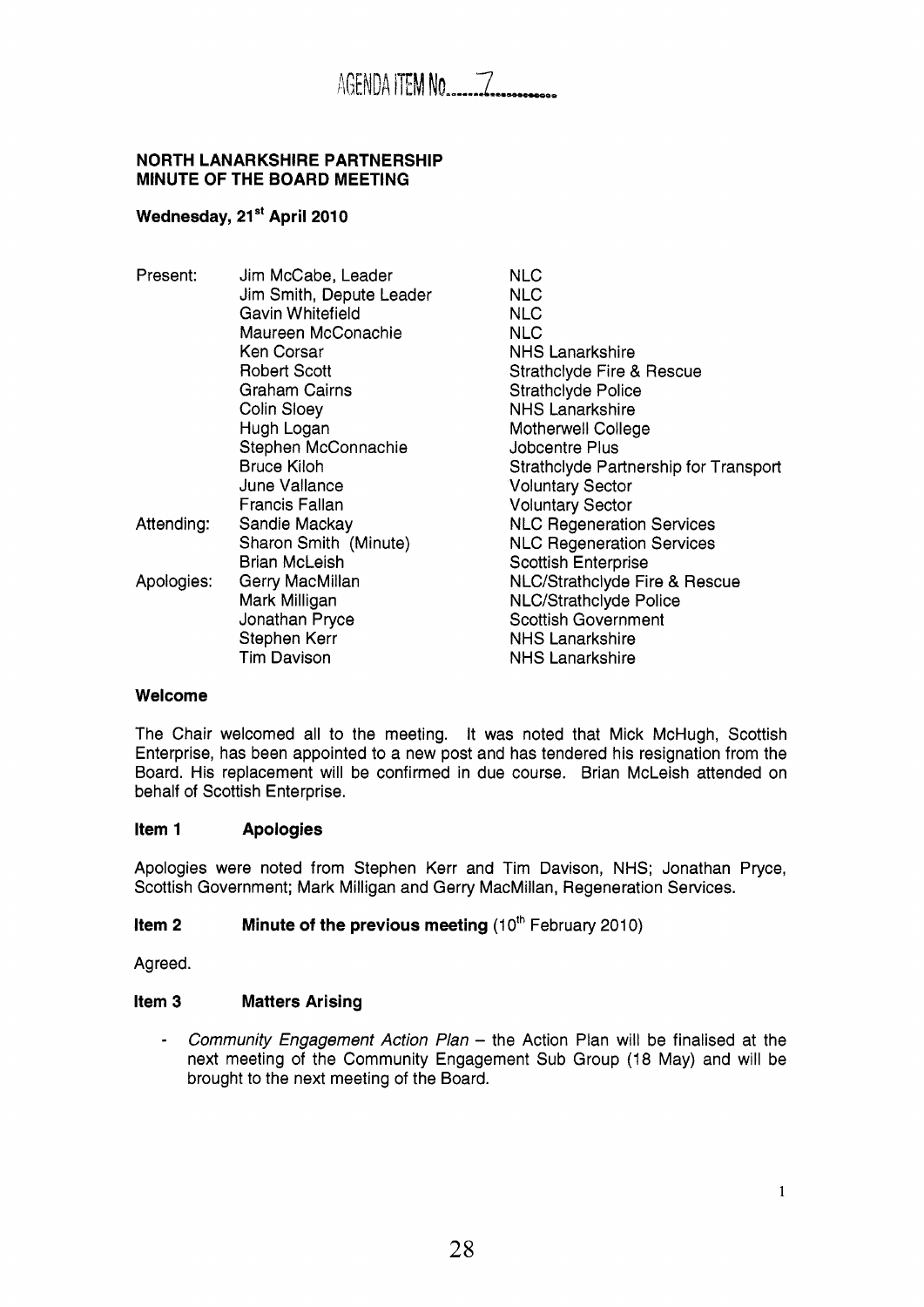- *€qualities visit-* The visit to North Lanarkshire took place on 6 April 2010 by the Equalities and Human Rights Commission (EHRC). Further information/details, if received, from EHRC will be brought to the NLP Board, for information.
- *Voluntary Sector BIG Lottery Board*  The meeting was reminded that the VANL (Voluntary Action North Lanarkshire) funding bid to the BIG Lottery for the Newmains project had been rejected at the first stage. The contract has been awarded to Coalfields Regeneration Trust. The BIG Lottery has expressed a willingness to have further discussions with Partners and a meeting is to be arranged in due course. *Action* - **North Lanarkshire Council**

# **Item 4 Citizens' Panel**

The report updates the Board on the headline findings from the latest quarterly Citizens' Panel consultation which reflected on Community Safety and Quality of Life. It covers a number of related themes including community safety issues and priorities, town centre regeneration and awareness of adult and child protection campaigns.

69% of panel members responded to the current survey.

The results of the survey will be distributed to Partners through their working groups, as well as the Local Area Teams for use by the Community Safety Sub Groups.

*The Board noted the content of the report and the supporting Citizens' Panel Newsletter.* 

### **Item 5 Third Sector report**

North Lanarkshire Third Sector Interface: The new organisation - Voluntary Action North Lanarkshire (VANL) commenced operation on 1 April 2010 replacing the former Volunteer Centre and Council for Voluntary Service. An independent Scrutiny Panel will oversee the selection of a new Board of Trustees/Directors, the timescale for which is Autumn 2010. An interim board is currently in place.

Voluntary Sector representation - NLP Board: Arrangements for representation from the voluntary sector will be revisited during this year as part of the review of NLP structures. Until then, Francis Fallan has been re-appointed as the voluntary sector representative and June Vallance will remain as the static rep.

2010 North Lanarkshire Voluntary Sector conference: The 2010 voluntary sector conference has taken place which, again, proved successful with over 100 delegates participating on the day. Guest Speakers came from North Lanarkshire Council, SCVO, Volunteer Development Scotland and Paul Zealey Associates.

June thanked Gavin Whitefield, Chief Executive, for taking the time to speak at the conference.

*The Board noted the content of the report and agreed to accept future reports from third sector representatives*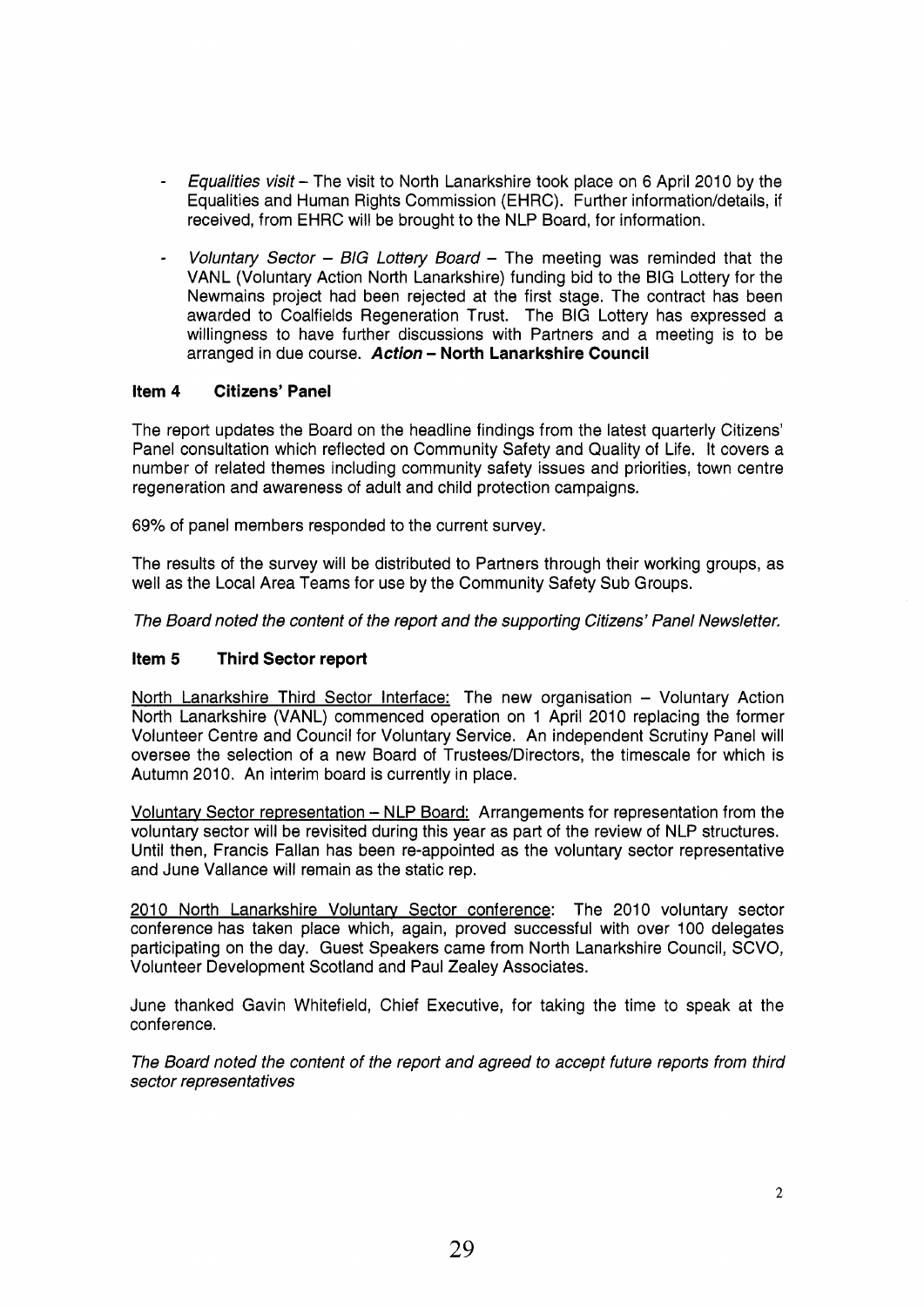# **Item 6 Economic Activity report**

This report focused on Job Seekers Allowance (JSA). It was noted that although there was a small reduction in the number claiming JSA during September - October 2009, there has been an upward trend since January 2008, i.e. a three-fold increase in the numbers claiming (from 4,900 to over 12,000 as at February 2010). North Lanarkshire has been significantly affected by the economic downturn, as detailed in the Appendix to the report. The number of young people not in work has doubled and it was recognised that this, in part, is due to the significant reduction in the number of available vacancies advertised at Jobcentre Plus.

*The Board noted the content of the report.* 

# **Item 7 Local Community Planning update**

The meeting was updated to reflect the key projects undertaken during the last year by the Local Regeneration Managers and Community Engagement Officers. The meeting also heard of the proposed key joint pieces of work which would be required in 2010- 2011 to progress the Community Planning agenda.

Key projects developed /delivered in 2009-2010 include -

- **<sup>e</sup>**Developing the model for Community Safety Sub Groups across the six areas which has resulted in improved communication between partners
- Tasking and Coordinating is progressing well
- A refresh of the Community Engagement Strategy and Action Plan
- Developing Action Plans for local Health Improvement
- **e** Asset Transfer pilot for the Bargeddie and Holytown areas is being developed during 2010-2011. This will scope out whether community centres, for example, can be transferred to community groups who will assume responsibility for rental/maintenance/management.

Key joint pieces of work 2010-2011 include  $-$ 

- **e**  Progressing the Local Development Programme projects for 201 1-2012
- **e**  Develop measurable Local Area Team Action Plans which link to the Single Outcome Agreement
- **e**  Raise awareness of the training available through the VANL (Voluntary Action North Lanarkshire) training calendar
- Strategic issues from the Matching Services to People agenda are progressed by Local Area Teams

*The Board noted the content of the report.* 

### Item 8 Review of Partnership Structures/Community Engagement mapping **exercise**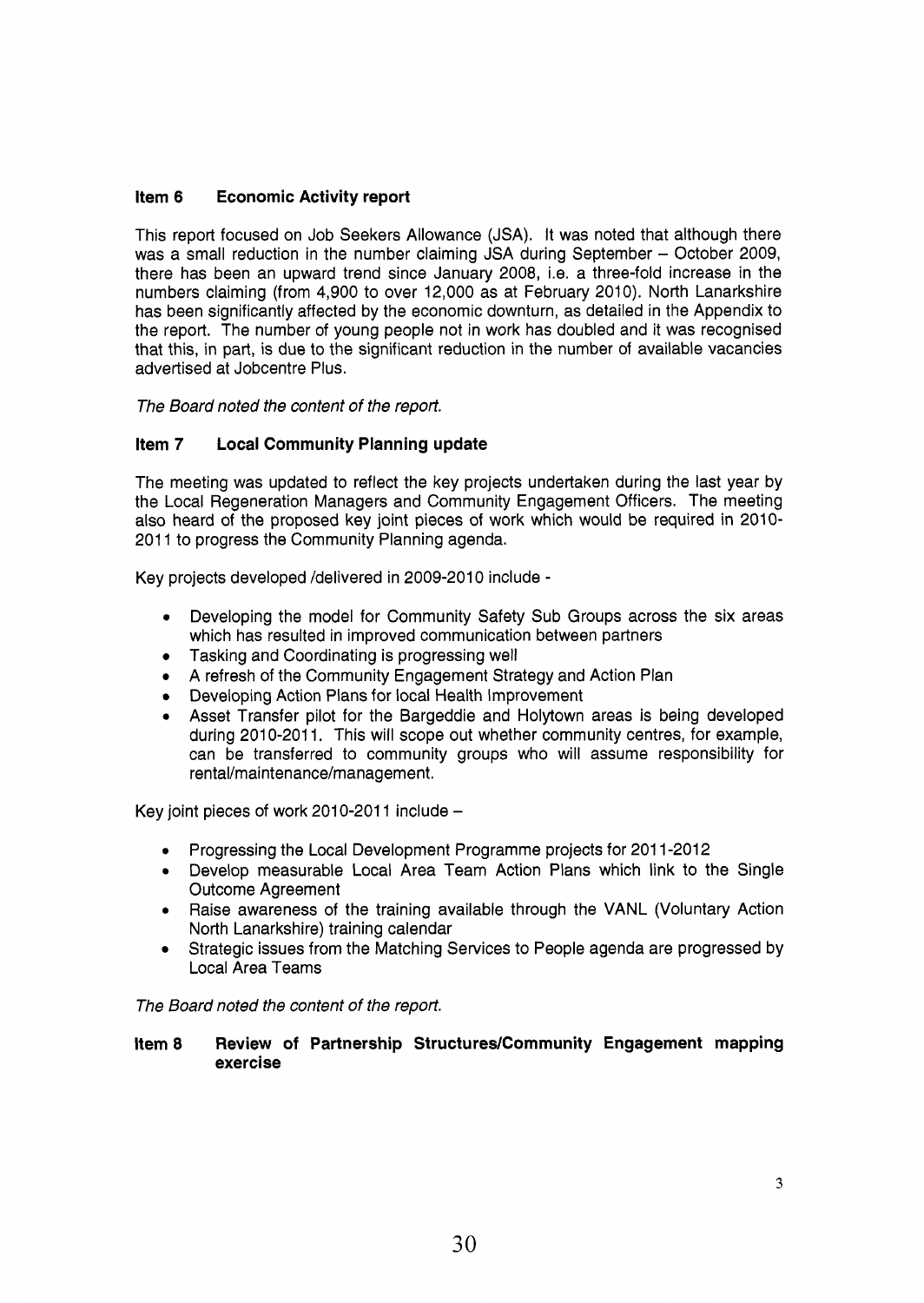The meeting was updated on progress in relation to the Community Engagement Mapping exercise and the review of Partnership processes and structures. Both pieces of work continue.

*Partnership review update:* The review, undertaken by the NLP Officers Group, considered whether the Partnership Groups should -

- continue
- merge with others, or
- be removed from the Partnership structure completely

The first phase of the process is now complete although additional information is required to allow recommendations to be made, i.e. Terms of Reference, membership, frequency of meetings, and copies of relevant documentation (e.g. Action Plans and Minutes). The meeting was advised that a full report would be brought to the NLP Board in August 2010.

*Community Engagement mapping update:* A panel made up of staff from Regeneration Services and VANL (Voluntary Action North Lanarkshire) recently met to discuss the Community Engagement mapping exercise. This provided a "snapshot" of the mechanisms and processes used to engage across the partnership. Additional information however, is needed and a further meeting will focus on gathering and reviewing information, reporting the overall impact on the engagement mechanism and identifying a number of improvement actions for the NLP. A final report will be brought to the next Board meeting in June 2010.

*The Board noted the content of the report and agreed to final reports being brought to future meetings.* 

### **Action: Regeneration Services**

#### **Item 9 Single Outcome Agreement (SOA)**

The North Lanarkshire Single Outcome Agreement is in place until March 2011. A review of performance was carried out at the year end and indications suggest that performance linked to the SOA in the first year is on track. A full performance report will be brought to the next meeting of the Board with the annual report being submitted to the Scottish Government by September 2010. The themed working groups are finalising Action Plans for this year with any remedial actions being identified.

#### Next stage

- Development of 2014 SOA. All of the themed Working Groups will be asked to confirm that the indicators and targets within the document are fit for purpose. By the Autumn 2010, the new SOA 2011-2014 will be complete.

- The Council's Corporate Plan and the Community Plan will be extended by one year to 2014 to allow alignment with the SOA.

*The Board noted the content of the report and the process for year-end reporting of the*  SOA and approved extension of the Community Plan to 2014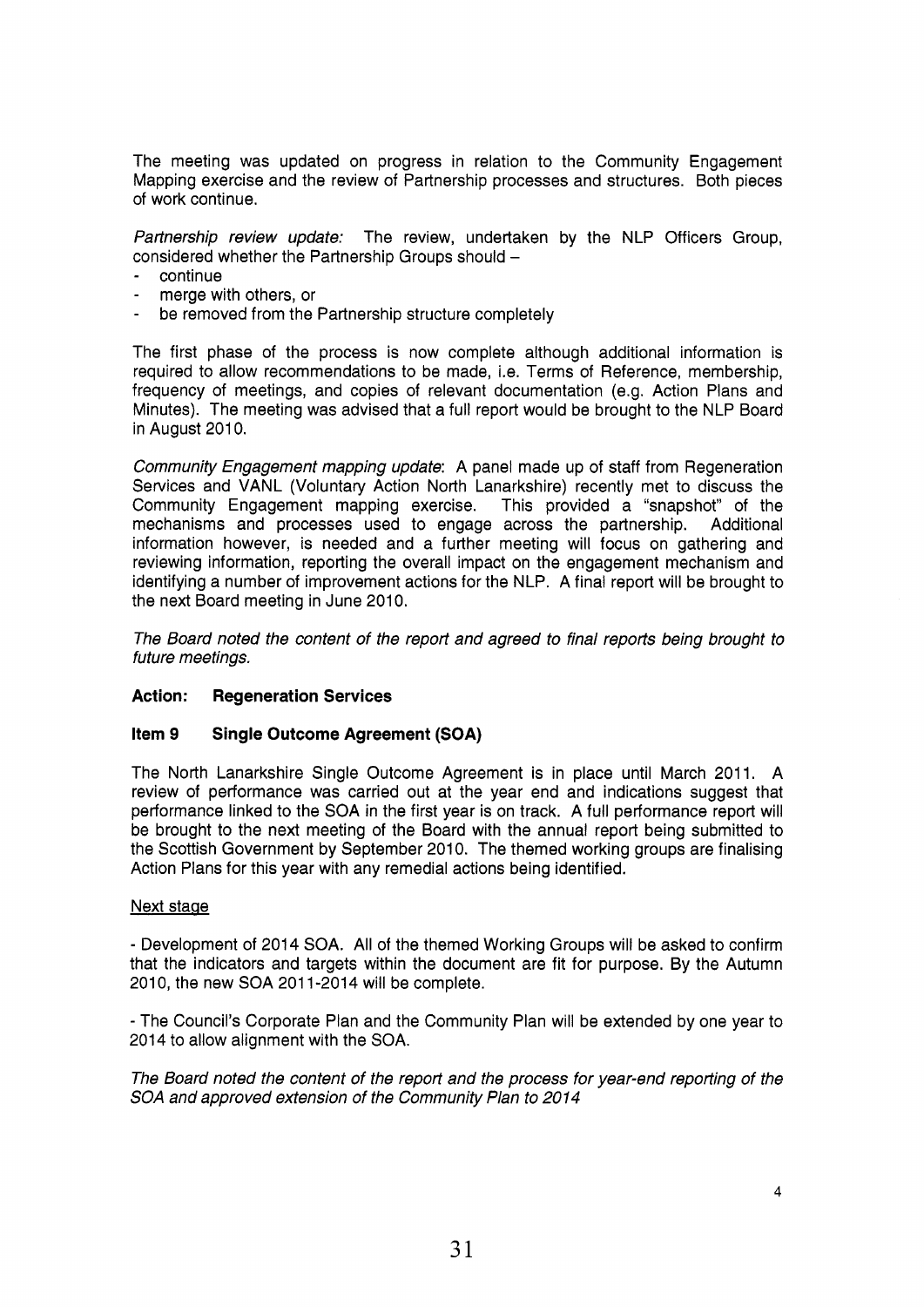# **Item 10 Sustainability Reviews**

*Fairer Scotland Fund* - *review:* The meeting was reminded that the Fairer Scotland Fund (FSF) had now ceased with the budget transferring to the Council's mainstream budgets. Existing funding arrangements with Partner agencies will cease in March 2011.

A review of FSF activities (Appendix 1 of the report) will require to be undertaken in Summer 2010, carried out by Regeneration Services staff. Findings from each of the services will be considered and recommendations will be included at a future Council Committee. The Board will be updated thereafter.

*Employability Service Phase 2 (CPP) - review:* This review will be based on performance figures received from the Partnership's client tracking system and the financial figures submitted as part of the claims process. As with the FSF review, this review will also be conducted by Regeneration Services staff, the outcome of which will be reported to Committee and thereafter to the NLP Board.

Partners should ensure that services are aware of the reviews and the requirement to provide relevant information.

*The Board approved the review processes for the Fairer Scotland Fund and the Employability Service Phase 2 and, noted the content of the report,* 

# **Item 11 Ravenscraig - verbal update**

- Sports Centre - Summer 2010 opening on track
- Housing - First phase under construction (x50 properties)
- Tax Increment Fund (TIF) is currently being researched for consideration
- Phase 2 - There is still a funding gap required to complete Phase 2
- Scottish Futures Trust - A planned meeting with Gavin Whitefield, Jim McCabe, and John Swinney, MP was recently postponed. The purpose of the meeting was to evaluate Scottish Futures Trust's Business Plan. Cooperation and support on this will be required from the Scottish Government. The meeting will be re-arranged and an update will be notified to the Board at a future meeting.

### **Item 12 Financial Outlook 2010-2011 - Verbal update.**

NLC - An estimated target saving of £60-£70m is required between 2011/12 and 201 3/14. A number of areas for potential savings have been highlighted including -

- Workforce deployment £23million
- Service prioritisation **f** 1 6million
- Asset management £5million
- Shared services £16 million

NHS - Their Local Delivery Plan has been signed off and submitted to the Scottish Government.